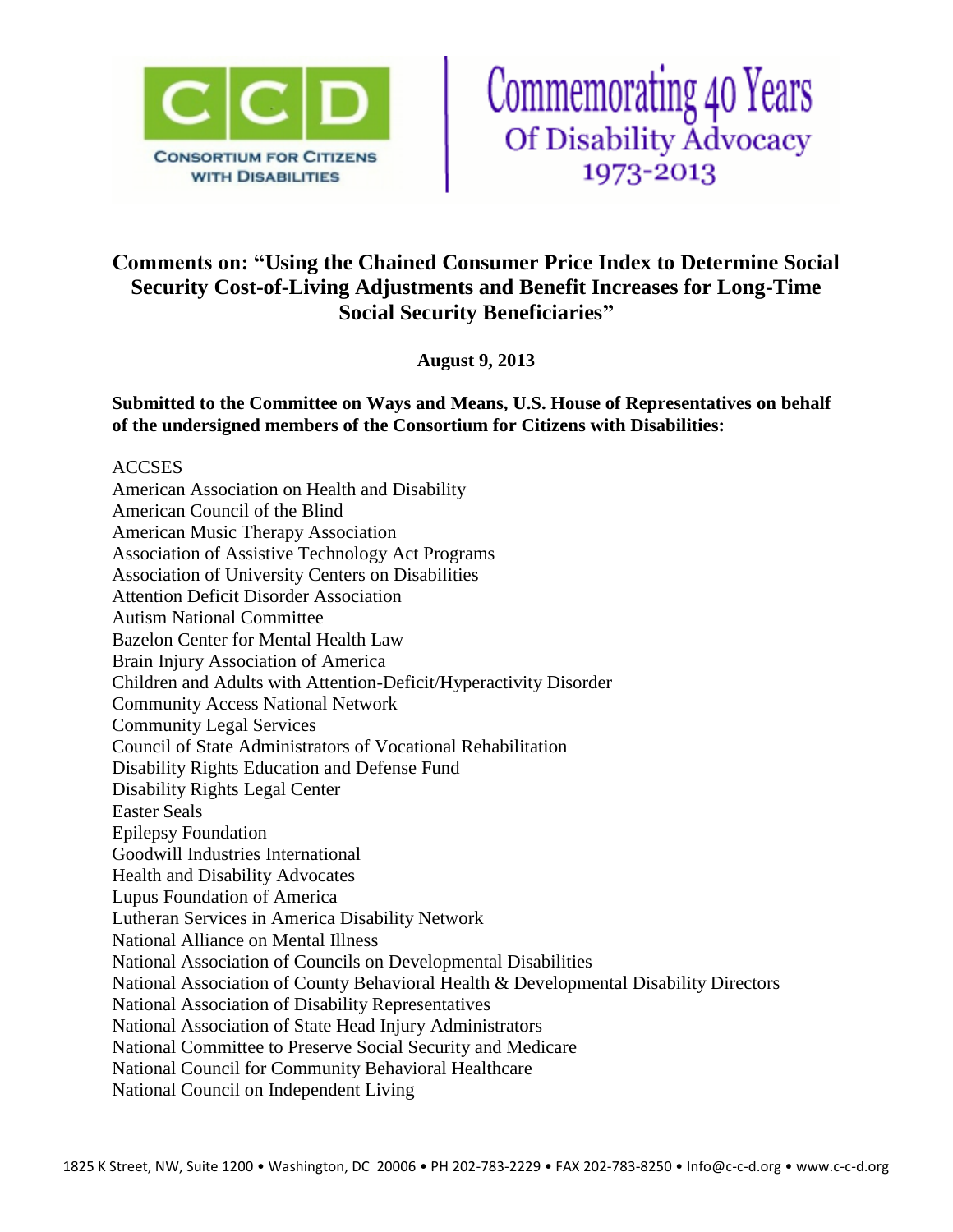National Down Syndrome Congress National Down Syndrome Society National Industries for the Blind National Organization of Social Security Claimants' Representatives National Respite Coalition Paralyzed Veterans of America SourceAmerica Special Needs Alliance The Arc of the United States United Spinal Association

\* \* \* \*

The Consortium for Citizens with Disabilities (CCD) is a working coalition of national organizations working together to advocate for national public policy that ensures the selfdetermination, independence, empowerment, integration and inclusion of the 57 million children and adults with disabilities in all aspects of society.

The undersigned members of CCD submit these comments in response to the Ways and Means Committee's request for comments on "Using the Chained Consumer Price Index to Determine Social Security Cost-of-Living Adjustments and Benefit Increases for Long-Time Social Security Beneficiaries." The Committee's request covers proposals made in the Administration's FY 2014 budget; in the report filed by the co-chairs of the National Commission on Fiscal Responsibility and Reform, Alan Simpson and Erskine Bowles; and in the report issued by the Domenici-Rivlin Debt Reduction Task Force. Our comments address all three proposals.

The undersigned organizations strongly oppose the use of the chained Consumer Price Index for All Urban Consumers ("chained CPI-U") to determine the Social Security cost-of-living adjustment (COLA). We also strongly oppose using the chained CPI-U to determine COLAs for other benefit programs such as veterans' benefits, to calculate the federal poverty guidelines, and for other vital anti-poverty programs including the Earned Income Tax Credit.

We support thoughtful efforts to strengthen the Social Security system's long-term financing but changes to the programs should not be made in the context of deficit reduction, and should ensure a benefit formula that provides adequate protection against inflation and does not push more people into poverty. The Social Security system is a vital part of our social insurance safety net and protects some of the poorest and most vulnerable Americans. Careful consideration should be given to the potential impact on seniors and people with disabilities before making any changes to such critical programs.

### **The Chained CPI-U and People with Disabilities**

Although some might describe use of the chained CPI-U as a mere technical change, it would likely have dramatic impacts on current and future Social Security and Supplemental Security Income (SSI) beneficiaries. In fact, as noted by the Congressional Budget Office, the impact of the chained CPI-U "would be especially large for some disabled beneficiaries; they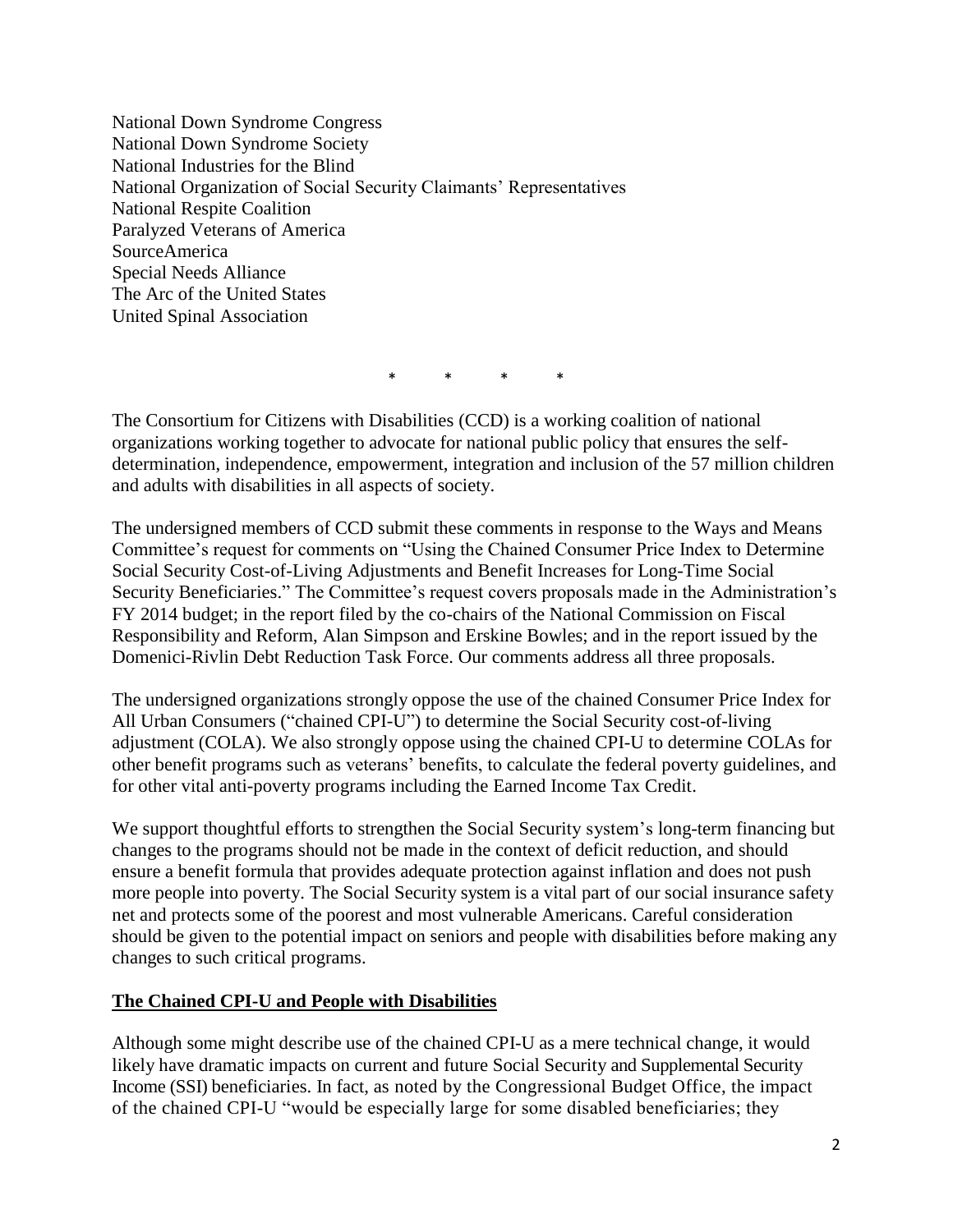generally become eligible for Social Security benefits before age 62 and thus can receive COLAs for a longer period of time."<sup>1</sup> As discussed below, many beneficiaries with disabilities rely on Social Security or SSI for most or all of their income. Additionally, like many seniors, people with disabilities often spend a disproportionate amount of their monthly budget on out-of-pocket medical expenses and on housing. Most beneficiaries with disabilities have already economized as much as possible and have little room in their budgets to make additional substitutions as envisioned under the chained CPI-U.

For a Social Security beneficiary receiving the average 2012 Disability Insurance benefit, the chained CPI-U would result in benefit cuts of about \$347 per year (2.6%) after 10 years, \$720 (5.4%) after 20 years, and \$1,084 per year (8.13%) after 30 years. These cuts could be devastating and force people to make terrible life and death choices between paying for a prescription or buying food.

In addition, using the chained CPI-U to calculate the Social Security COLA would result in a significant, two-part cut in SSI benefits. Unlike Social Security, where initial benefits are based on a worker's wage history, the SSI initial payment levels are based on a federal benefit rate that is adjusted using the CPI-W. Using the chained CPI-U, the SSI initial payment levels would grow at a lower rate, meaning that a person's benefits would be cut even prior to application – and then would be cut a second time through lower cost-of-living adjustments.

Using the chained CPI-U to calculate the Social Security COLA would also result in a significant benefit cut for the Military Retirement and Veterans' Pension Benefit Programs, which by law receive a COLA based on the Social Security COLA. Finally, it would likely impact Veterans' Disability Compensation, which receives a COLA enacted each year by Congress that typically provides an adjustment equal to the Social Security COLA.

Furthermore, if applied government-wide, the chained CPI-U would affect many other programs that are vital to people with disabilities. For example, income eligibility standards for many parts of Medicaid, for the Supplemental Nutrition Assistance Program (SNAP; formerly known as the food stamp program), and for over 30 vital anti-poverty programs are based on the federal poverty guidelines. Applying the chained CPI-U to the federal poverty guidelines would likely result in fewer adults and children with disabilities qualifying for Medicaid, SNAP, and essential programs such as the Child Nutrition Programs, Head Start, and the Low-Income Home Energy Assistance Program (LIHEAP).

## **Proposed "Benefit Enhancements" Offer Inadequate Protections**

 $\overline{\phantom{a}}$ 

As noted earlier, we support thoughtful efforts to strengthen the Social Security system's longterm financing but believe changes should not harm beneficiaries or be made in the context of deficit reduction.

<sup>&</sup>lt;sup>1</sup> Testimony of Jeffrey Kling, Congressional Budget Office, April 18, 2013, before the Committee on Ways and Means Social Security Subcommittee, on "Using the Chained CPI to Index Social Security, Other Federal Programs, and the Tax Code for Inflation."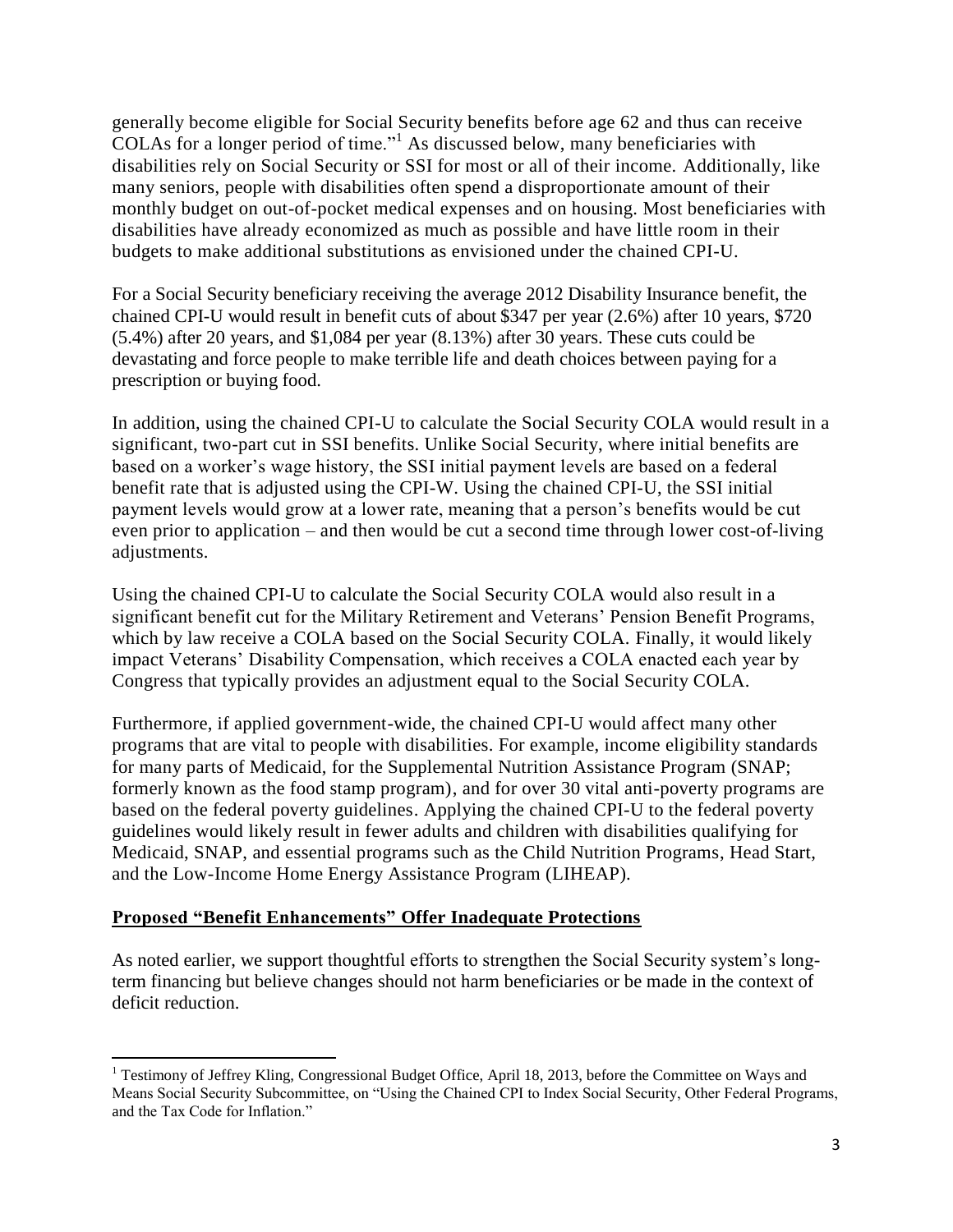All three proposals considered by the Ways and Means Committee include provisions intended to soften the impact of the chained CPI-U – but the fact that such protections are being considered highlights the reality that the chained CPI-U is not the right policy for Social Security. The proposed protections are well-meaning, but inadequate to address the needs of extremely vulnerable beneficiaries.

Switching to the chained CPI-U would mean that the spending capacity of Social Security disability beneficiaries would fall even further behind annual increases in health-care and related costs that disproportionately impact people with disabilities. Yet, a proposed "benefit enhancement" would provide no relief for many years – and would offer only limited relief for individuals who live to an advance age or who receive benefits for prolonged period. For example, some beneficiaries with severe, lifelong disabilities can begin receiving Social Security as young as age 18. Even with the proposed "benefit enhancements" the chained CPI-U could have severe, harmful effects on many beneficiaries.

### **The Importance of Preserving Social Security, SSI, and other Vital Programs for People with Disabilities**

Millions of people with disabilities and their families rely on the Social Security Old-Age, Survivors, and Disability Insurance programs; SSI; Veterans' Disability Compensation; and other programs that could be affected by the chained CPI-U to meet their basic needs. The undersigned groups strongly support taking steps to achieve the long-term financial solvency of Social Security. We understand that it is vitally important to take steps to strengthen the long-term financing of the Social Security system so that it can continue to provide the critical income support on which many of the most vulnerable members of our society depend.

Social Security benefits, however, are already very modest and should not be cut. In July, 2013 the average Disability Insurance benefit for a disabled worker was about \$1,130 – just over the federal poverty line – and the average SSI benefit was just \$527 per month – about half the federal poverty level for a single person, and only \$17.56 per day.

Social Security beneficiaries rely on these benefits for a significant portion of their income. Social Security disability benefits comprise more than 90 percent of the total income for almost half of non-institutionalized disabled workers, and more than 75 percent of total income for the vast majority of disabled worker beneficiaries. Social Security benefits equal half or more of the **total** family income for about half of disabled worker beneficiaries, and over 57% of SSI beneficiaries have no other source of income. Poverty rates among disabled worker beneficiaries are twice as high as for other Social Security beneficiaries but would be even higher if not for Social Security Disability Insurance benefits.

The same is true for beneficiaries of Social Security retirement benefits. The average yearly benefit for the lowest 20% of income earners receiving retirement benefits in 2008 was \$10,206 and that represented 94% of their family income. Any cut to benefits will likely mean that a basic need (like food, medicine, or shelter) will not be met for the people who depend almost entirely on Social Security benefits.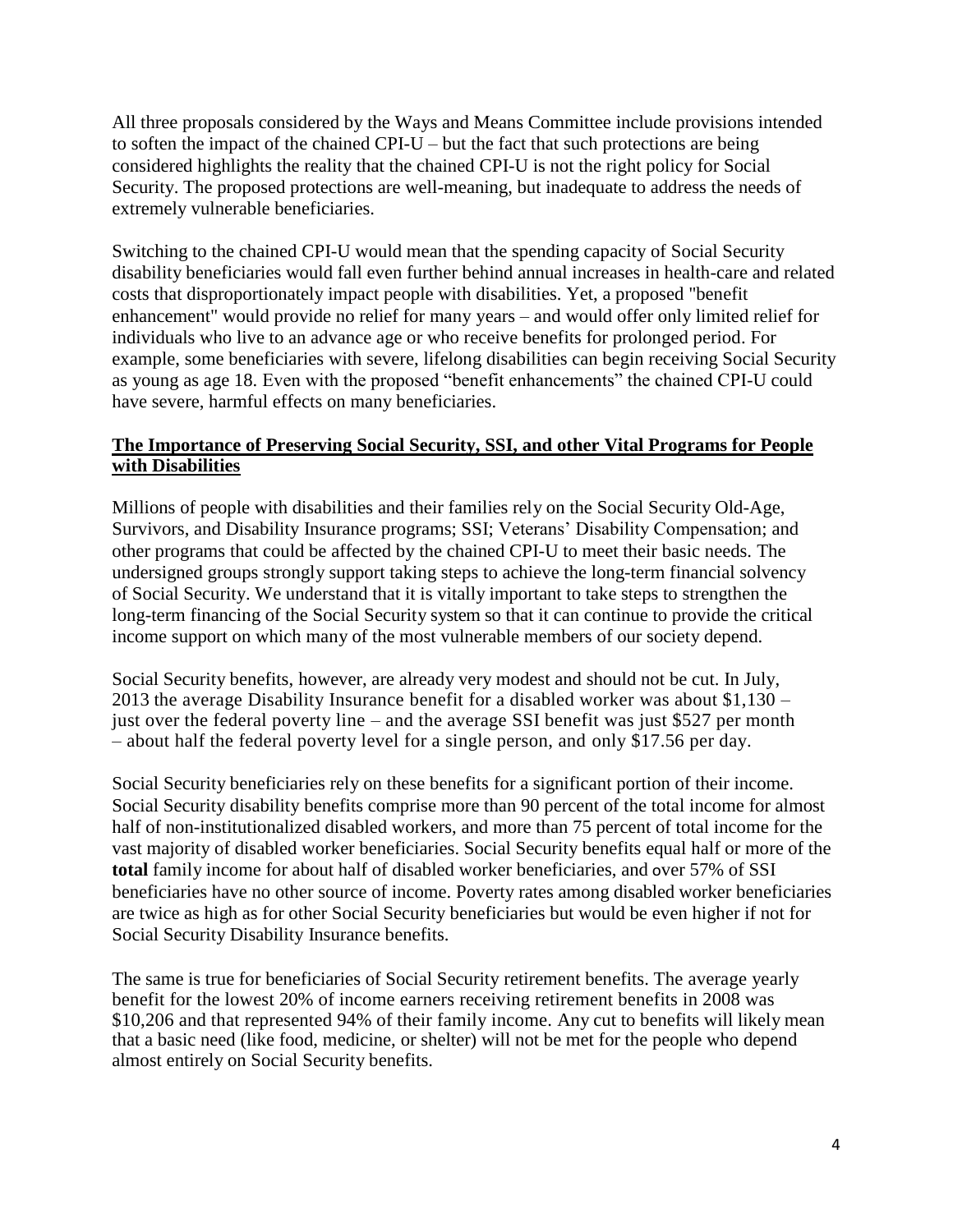### **Conclusion**

The undersigned members of CCD strongly support thoughtful efforts to strengthen the Social Security system's long-term financing. The sooner such action is taken the better as the modest changes that are required to restore long-term actuarial balance to the program can be made gradually and fairly given enough time to implement the changes. Strengthening Social Security does **not** require cutting benefits. Changing the Social Security COLA to be based on the chained CPI-U would do just that.

We urge the Subcommittee to oppose the use of the chained Consumer Price Index for All Urban Consumers ("chained CPI-U") to determine the Social Security COLA.

\* \* \* \*

**Submitted on behalf of the undersigned members of the Consortium for Citizens with Disabilities:**

#### ACCSES

American Association on Health and Disability American Council of the Blind American Music Therapy Association Association of Assistive Technology Act Programs Association of University Centers on Disabilities Attention Deficit Disorder Association Autism National Committee Bazelon Center for Mental Health Law Brain Injury Association of America Children and Adults with Attention-Deficit/Hyperactivity Disorder Community Access National Network Community Legal Services Council of State Administrators of Vocational Rehabilitation Disability Rights Education and Defense Fund Disability Rights Legal Center Easter Seals Epilepsy Foundation Goodwill Industries International Health and Disability Advocates Lupus Foundation of America Lutheran Services in America Disability Network National Alliance on Mental Illness National Association of Councils on Developmental Disabilities National Association of County Behavioral Health & Developmental Disability Directors National Association of Disability Representatives National Association of State Head Injury Administrators National Committee to Preserve Social Security and Medicare